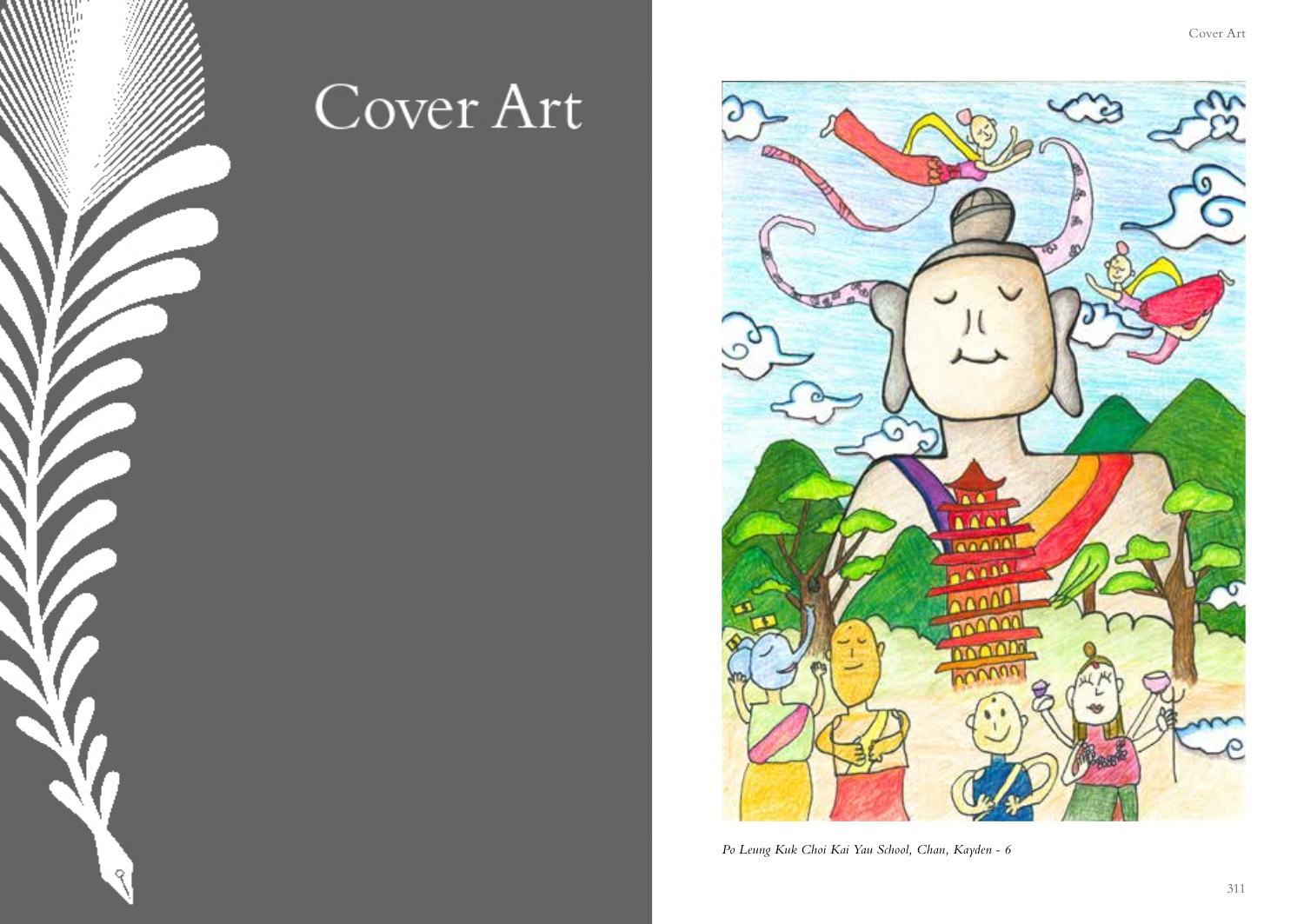

*Regents Primary School of Shenzhen, Wong, Hing Ngai Angela - 7 British International School Shanghai, Gao, Ge - 10*

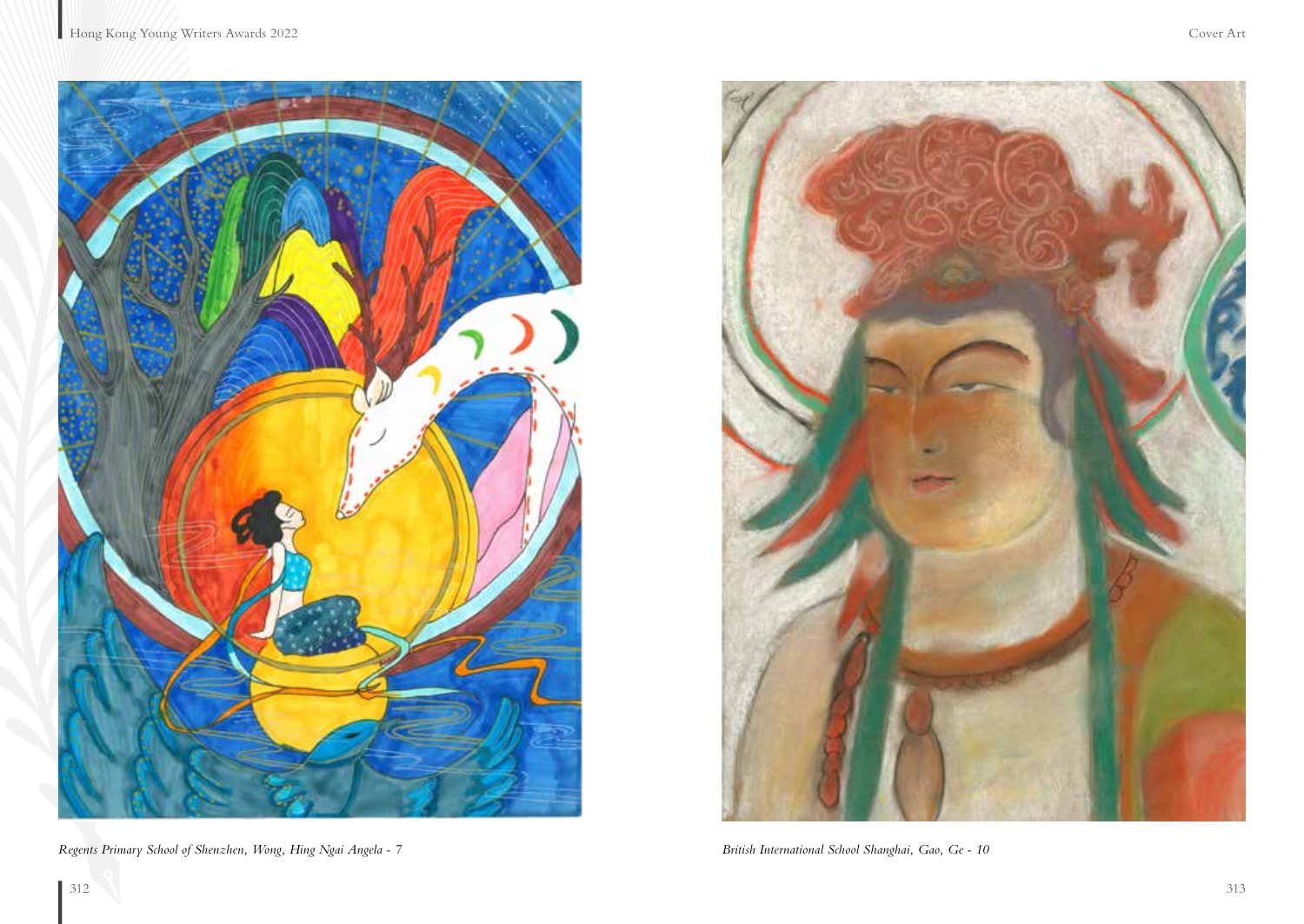



*Canadian International School, Choy, Aiden - 9 Canadian International School, Kam, Kaitlyn - 11*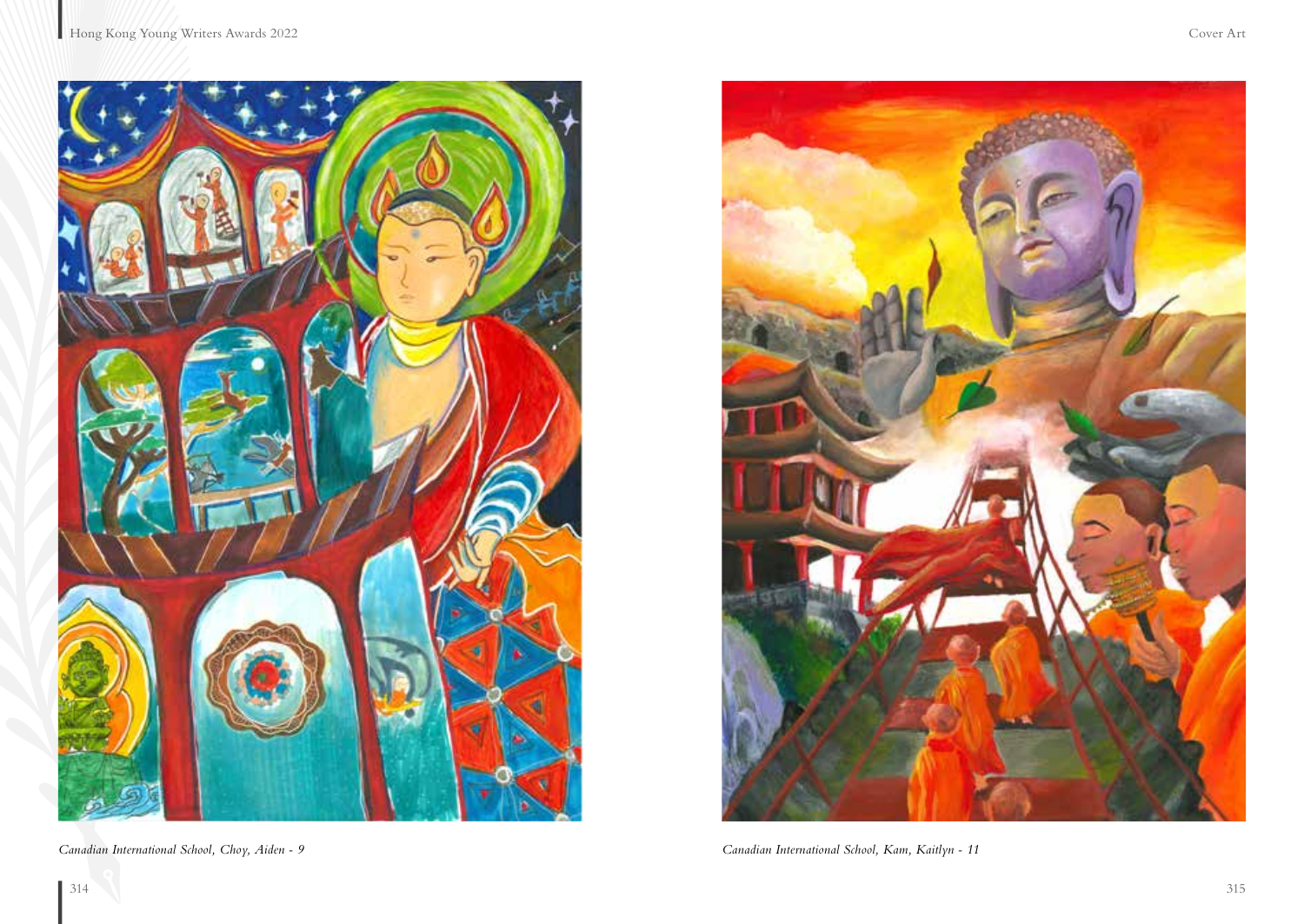



*Regents Primary School of Shenzhen, Chen, An Yao - 11 Regents Primary School of Shenzhen, Song, Ziyi - 11*

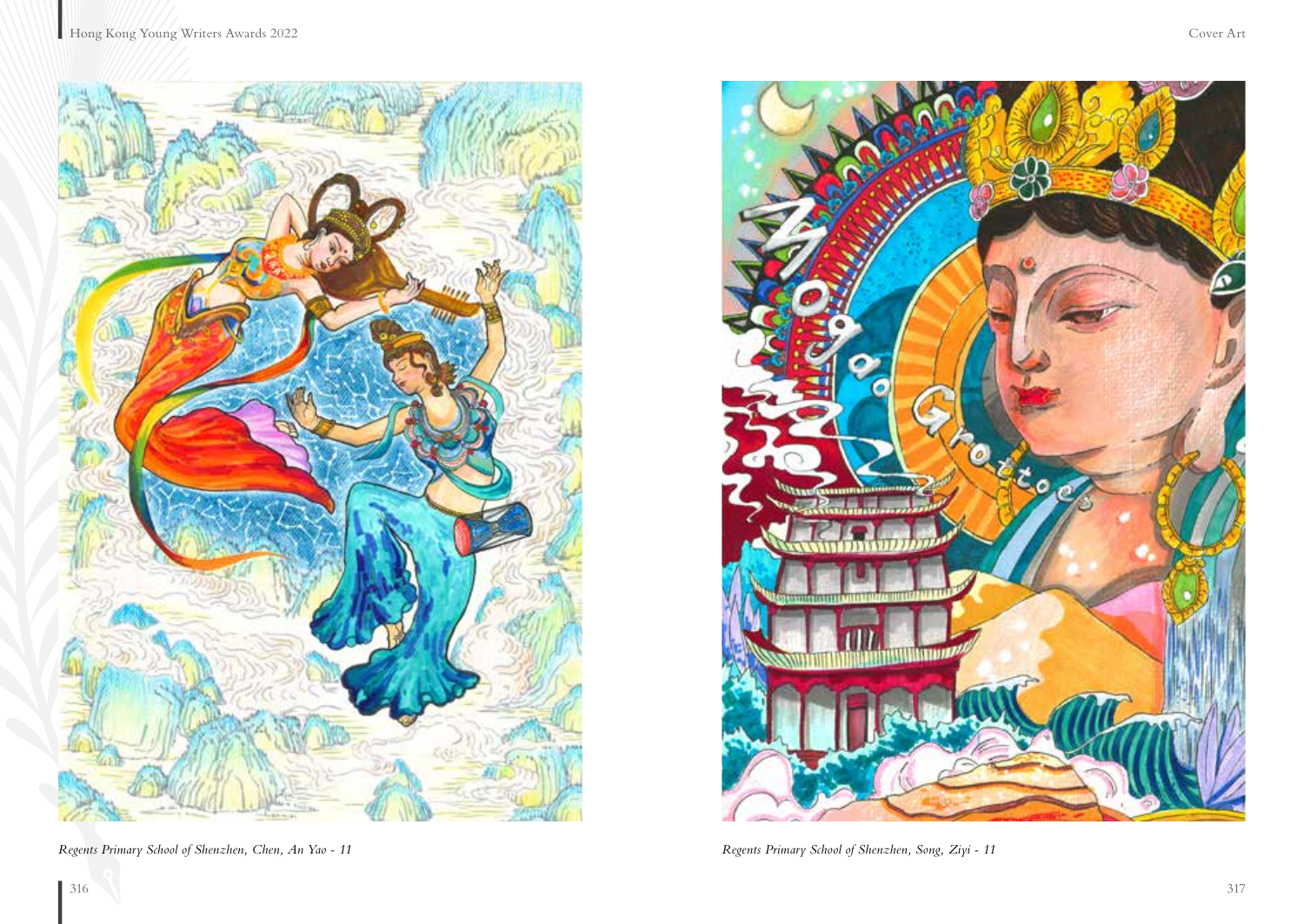

*Regents Primary School of Shenzhen, Yang, Baolin - 11 Regents Primary School of Shenzhen, Zong, Zifeng - 11*

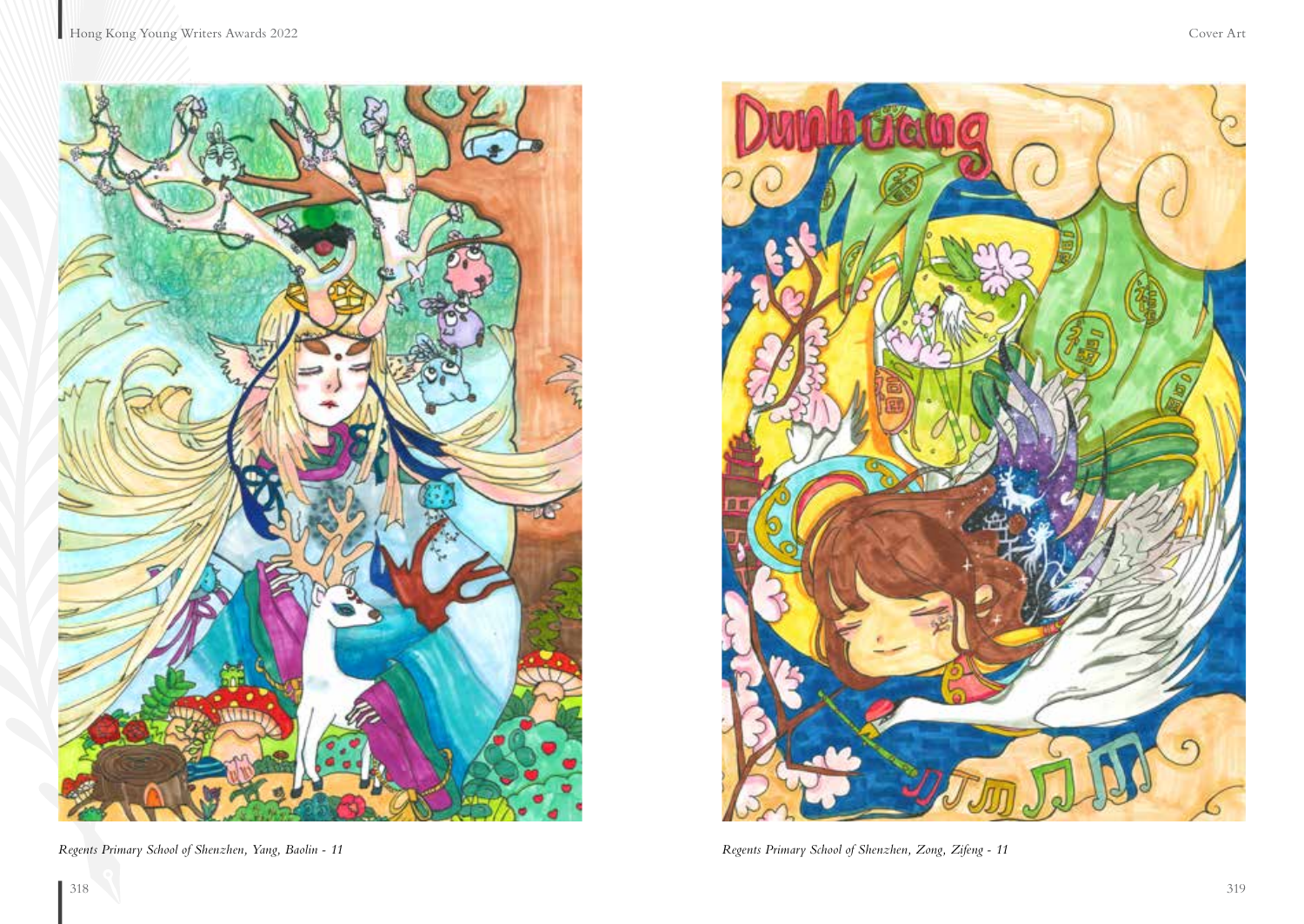

*Korean International School, Bi, Taryn Liane - 9 Korean International School, Chu, Ka Lok - 11*

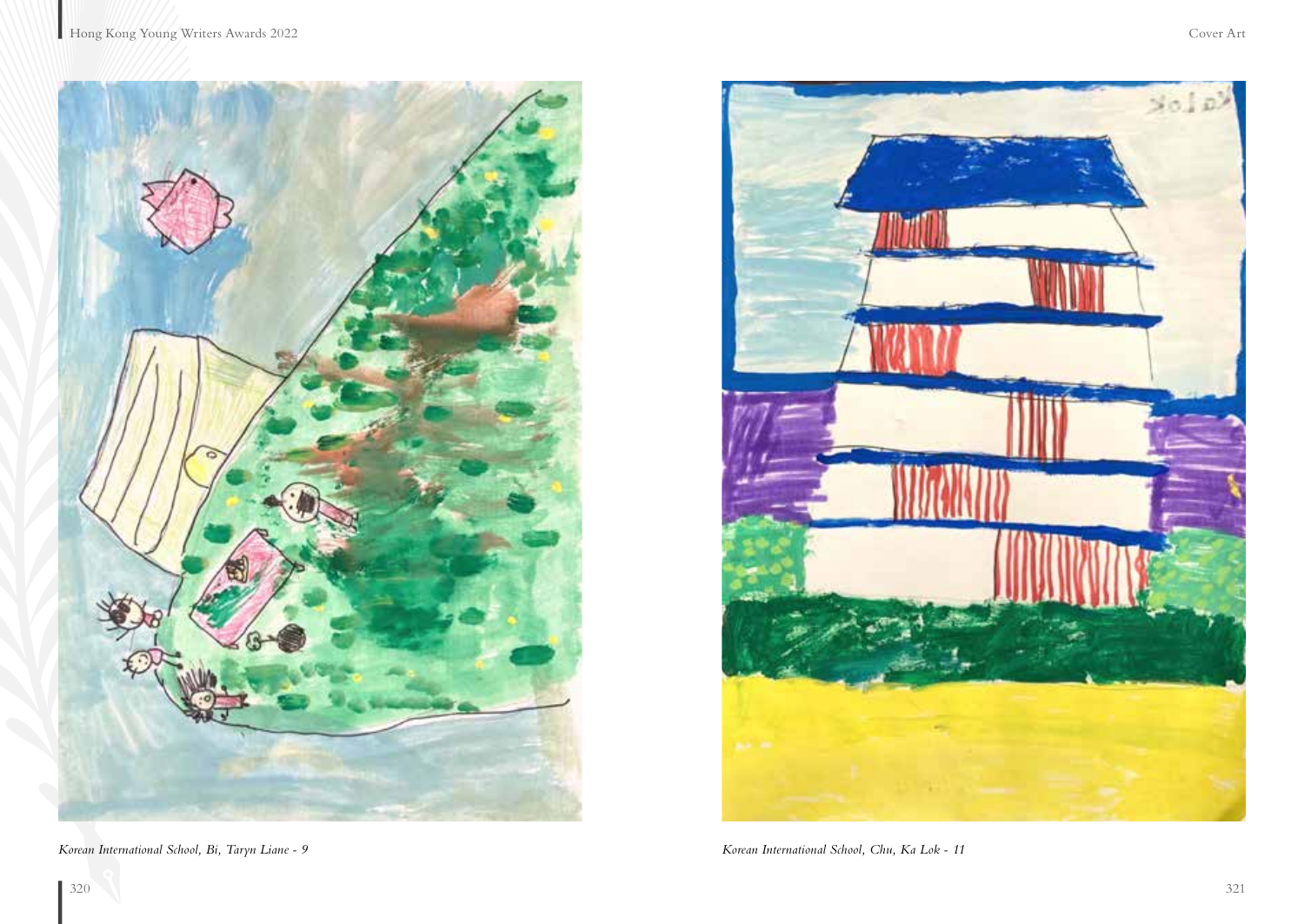

*Korean International School, Lau, Yu Yan Ian - 10 Korean International School, Robin, Asher - 9*

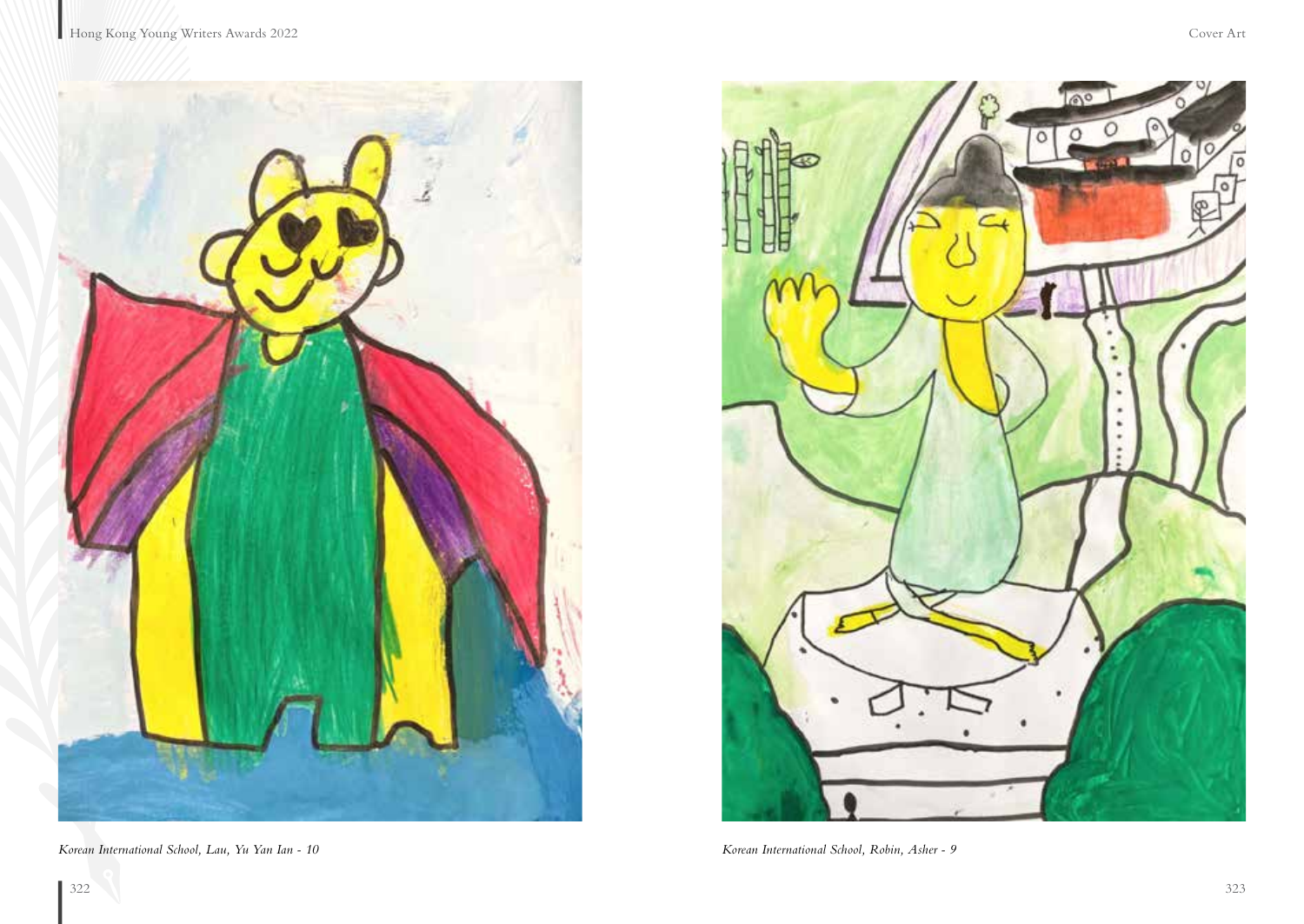



*Korean International School, Sung, SangEun Eunice - 9 Korean International School, Wong, Jing Yuk Euan - 11*